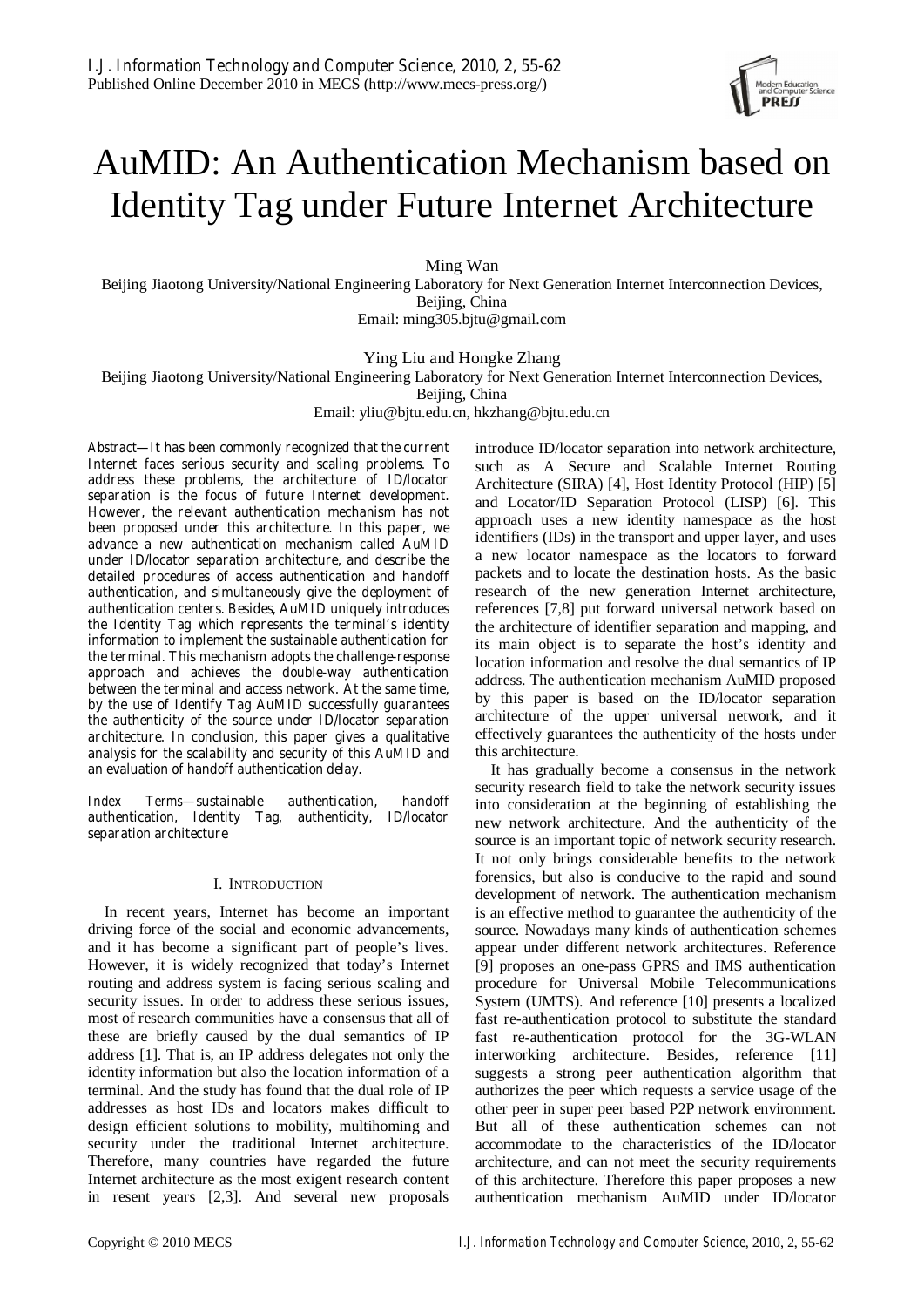separation architecture, and it introduces the Identity Tag to implement the sustainable authentication when the terminal is associating with access network.

At the same time, along with the development of the wireless technologies, the requirement of the mobility also becomes increasing. However, at the design stage today's Internet did not consider supporting the mobility, and the dual semantics of IP address makes itself changed and results in the interruption of the transport layer connections when the terminal is moving in different access networks. Therefore, future Internet architecture has regarded the mobility as its chief contents. Researches indicate that our ID/locator separation architecture provides better mobility for the terminals [8]. Although our ID/locator separation architecture has resolved the mobility problem, the following thing is how to guarantee the identity authenticity of the mobile terminals in the handoff process. In today's Internet, some protocol standards have been developed to protect the mobile terminals and access networks, such as AAA protocol [12] and 802.1X [13], but they increase the handoff delay and can not do well in our ID/locator separation architecture. For the above reasons, this paper proposes the authentication mechanism AuMID which can make the terminals achieve the secure handoff authentication by the use of Identity Tag.

As stated above, this paper proposes a new authentication mechanism called AuMID under our ID/locator separation architecture, and it uniquely introduces the Identity Tag to implement the sustainable authentication and handoff authentication when the terminal is associating with access networks. Besides, AuMID uses the challenge-response approach and achieves the double-way authentication between the terminals and access network, and successfully guarantees the authenticity of the source under our ID/locator separation architecture. At the same time, this paper also gives the deployment of authentication centers which are responsible for the access authentication and handoff authentication.

The remainder of this paper is organized as follows. In Section II we simply introduce our ID/locator separation architecture. In Section III we present each part of AuMID in detail, and give the basic access and handoff authentication processes. And in Section IV we provide a qualitative analysis for the scalability and security of this mechanism and an analysis of handoff delay. Finally, we conclude.

# II. ID/LOCATOR SEPARATION ARCHITECTURE

In order to resolve the dual semantics of IP address, our ID/locator separation architecture mainly includes two parts [14]: Access Network and Core Network. As shown in Fig. 1. Access network takes charge of the access and authentication behaviors of various terminals (e.g. fixed terminals, mobile terminals, sensors, etc.), the terminals in access networks are the sources or destinations of the data packets. On the other hand, core network takes charge of the data packets' routing and forwarding, and it also can be composed of different autonomous systems (ASes). Corresponding to the network topology, our ID/locator separation architecture synchronously introduces two identifiers to implement the ID/locator separation: Access IDentifier (AID) and Routing IDentifier (RID). The main definitions are the following:

AID (Access IDentifier): it is only used in access network, and represents the terminal's public identity information. A terminal can own one or more AIDs, and AID is consistent regardless of terminal moving in different access networks.

RID (Routing IDentifier): it is only used in core network, and represents the terminal's location information. As the identifier of network layer, RIDs must be the same format for the packets' routing and forwarding.

ASR (Access Switch Router): it is located between access network and core network, and provides the access services of various terminals. ASR also completes the functions of mapping between AID and RID, and achieves the packets' forwarding from access network to core network.

GSR (General Switch Router): it is only located in core network. Moreover it uses RID to route and forward the data packets in core network.

AC (Authentication Center): it is located in core network, and it provides the access authentication and authorization for the terminals.

IDMS (IDentifier Mapping Server): it is located in core network, and provides the lookup and mapping service between AID and RID. At the same time, in our design one AS can own several IDMSes, or one IDMS can belong to several different ASes.



Figure 1. Structure of our ID/locator separation architecture.

The completed communication procedure is the following:

When one terminal wants to associate with an access network, it first achieves the access authentication from AC. And then the ASR registers the terminal's mapping relation AID-to-RID to IDMS. When the terminal initiates a communication, it sends the packets whose source and destination fields are its and the receiver's AIDs. Moreover when the ASR receives the packets, it first query the receiver's mapping relation AID-to-RID from IDMS, and then it uses the sender's and receiver's RID to substitute the source and destination fields of the packets. Through routing and forwarding with the guidance of the destination RID in core network, the packets could be transmitted to the destination access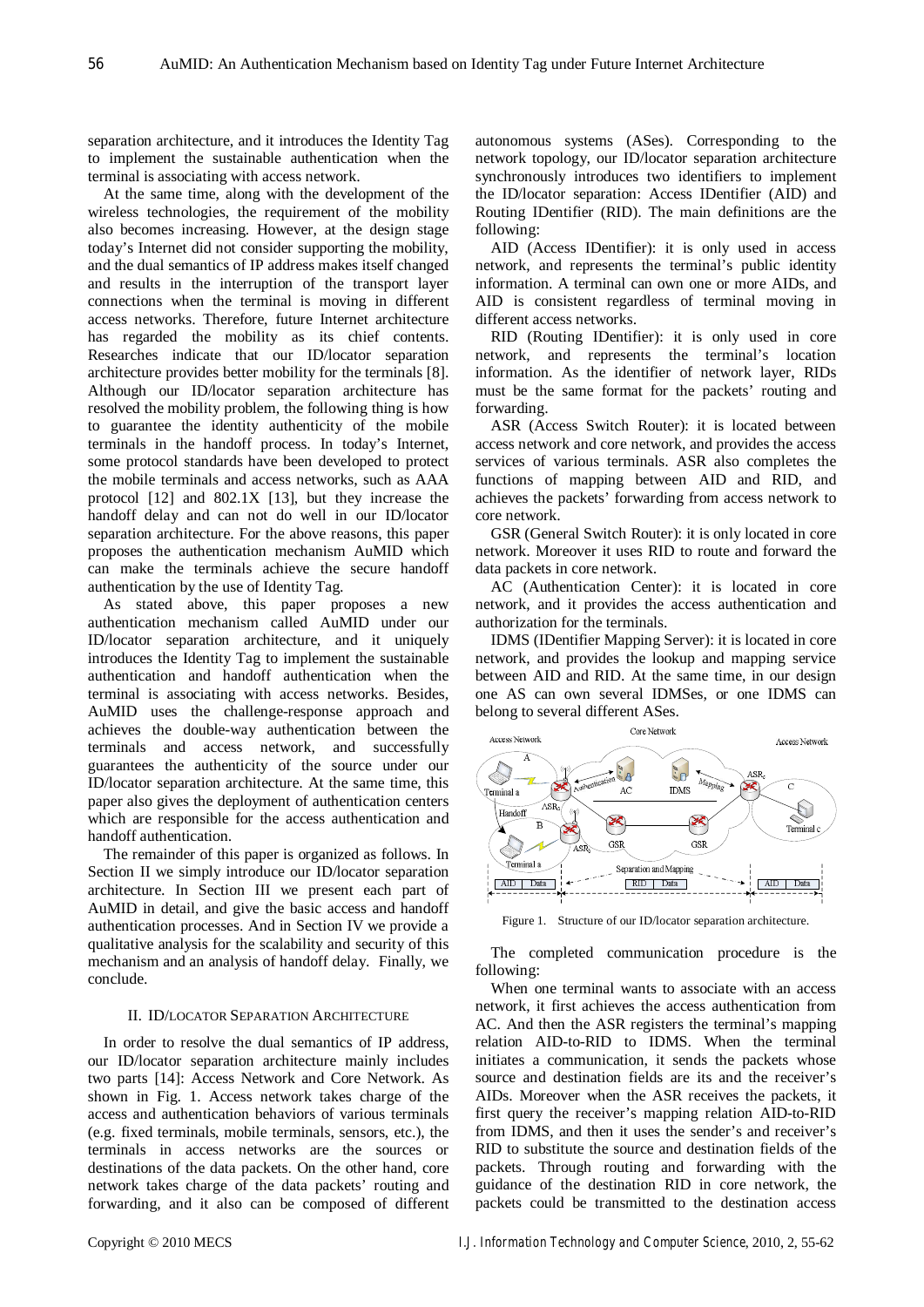network. After the source and destination fields are substituted with the origin sender's and the receiver's AID by the receiver's ASR, the packets would eventually arrive at the receiver. In any access network AID remains the same during the whole communication, and RID is kept secret from the terminals at all times.

When a terminal moves from one access network to another access network, it first registers the new mapping relation AID-to-RID to IDMS by the new ASR. After that, the terminal can continue the communication whose detail process has been described in previous section. It is to be noted that in the whole handoff process AID remains unchanged all the time.

# III. AUTHENTICATION MECHANISM AUMID

The authentication mechanism AuMID is carried out by ACs under our ID/locator separation architecture. It mainly includes three parts: the process of access authentication, the process of sustainable authentication and the process of handoff authentication. In the process of access authentication, AC is responsible to issue the Identity Tag to the user who wants to associate with access network. In the process of sustainable authentication, AC uses the Identity Tag to implement the sustainable authentication for the user. And in the process of handoff authentication, terminals achieve the secure handoff authentication by the use of Identity Tag. Table I shows the main symbol's definitions.

TABLE I. MAIN SYMBOL'S DEFINITIONS

| <b>RAND</b>         | Pseudo-random number                   |
|---------------------|----------------------------------------|
| CV                  | Challenge vector                       |
| $Cert_a$            | Digital certificate of terminal        |
| $Cert_c$            | Digital certificate of AC              |
| CertReq             | Request payload of digital certificate |
| $sig_a()$           | Digital signature of terminal          |
| sig <sub>c</sub> () | Digital signature of AC                |
| $Pu_a$              | Public key of terminal                 |
| $Pu_c$              | Public key of AC                       |
| E(Pu,X)             | Encrypt data X with Pu                 |
| $Id$ -Tag           | <b>Identity Tag</b>                    |
| <b>IdReq</b>        | Request payload of Identity Tag        |

## *A. Process of Access Authentication*

Fig. 2 describes the process of access authentication. The main idea includes the double-way authentication between the terminal and AC and the issue of the Identity Tag. The specific interaction procedures are the following.

Step 1: When the terminal starts to associate with access network, and sends a request authentication message *A* to ASR for the access authentication.

Step 2: After ASR receives message *A*, it will issue a puzzle challenge to the terminal. It first generates a pseudo-random number *RAND* automatically, and computes the challenge vector *CV* by using equation (1). The message *B* mainly includes the pseudo-random number *RAND* and the challenge vector *CV*.

$$
CV = prf(AID | RANDOM). \t(1)
$$

Here,  $prf()$  is a one-way hash function, and AID is the terminal's access identifier. We propose to use prime factorization of *CV* as a puzzle, which is hard to compute but extremely easy to verify [15]. This is important to reduce ASR's load and implicitly prevent Denial of Service (DoS) attacks against ASR using this method. If the terminal wants to access the network, it must solve the challenge puzzle. Otherwise ASR will not forward the terminal's authentication request. At the same time, the pseudo-random number *RAND* can prevent precalculation.



Figure 2. Access authentication process.

Step 3: When the terminal receives the challenge, if it is willing to respond, it will calculate the prime factorization of *CV* as depicted in equation (2). Here,  $a_i$  is each prime of *CV*. After that, the terminal constitutes and sends the certificate request message *C*, including *CV*,  $a_1 \sim a_n$ , the pseudo-random number  $N_x$ generated automatically by itself, its own digital certificate *Certa*, and the request payload *CertReq* for the digital certificate of AC. *siga{Nx|Certa}* is the digital signature for the fields of  $N_x$  and *Cert<sub>a</sub>*.

$$
CV = \prod_{i=1}^{n} a_i \tag{2}
$$

Step 4: After ASR receives message *C*, it first check the validity of the prime factorization, if incorrect, then refuse the terminal to access the network; and if consistent, then gets rid *CV* and  $a_1 \sim a_n$  from message *C* and forwards message *D* to AC. When AC receives message *D*, it first checks the validity of *siga{Nx|Certa}* with the public key  $Pu_a$  in  $Cert_a$ , if inconsistent, then refuse the terminal to access the network; and if consistent, then constitutes the certificate response message *E* to provide AC's digital certificate. Message *E* mainly includes  $N_x+1$ , AC's digital certificate *Cert<sub>c</sub>*, the encrypted information  $E(Pu_a, N_y)$  which represents that AC uses the public key  $Pu_a$  to encrypt the pseudo-random number  $N_v$  generated by itself, and the digital signature  $sig_c(N_x+1/Cert_c/E(Pu_a,N_y))$ .  $E(Pu_a,N_y)$  can confirm that  $Cert_a$  indeed comes from the terminal, because only the terminal can decrypt  $E(Pu_a, N_y)$  and get  $N_y$ .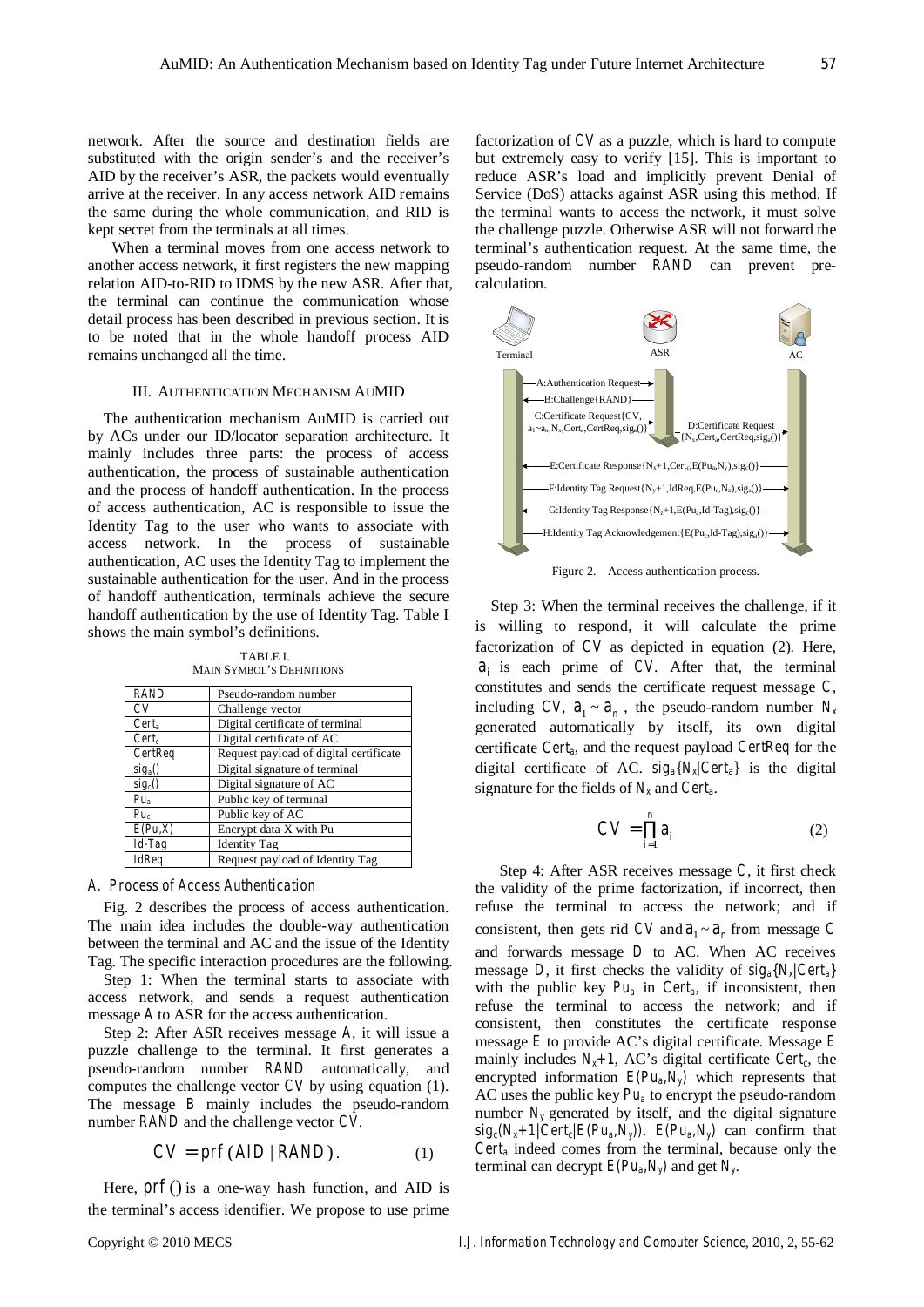Because ASR only forwards the messages which are exchanged between the terminal and AC, we ignore ASR in Fig. 2 and in the following steps.

Step 5: After message *E* arrives at the terminal, the terminal first checks the validity of  $sig_c(N_x+1/Cert_c/E(Pu_a,N_y))$  with the public key  $Pu_c$  in *Cert<sub>c</sub>*, if consistent, then store the digital certificate *Cert<sub>c</sub>* and decrypt  $E(Pu_a, N_y)$  to get  $N_y$ . Whereafter the terminal constructs the request message  $F$  for the Identity Tag, mainly including  $N_v+1$ , the request payload *IdReq* for the Identity Tag,  $E(Pu_c, N_z)$  in which  $N_z$  is the pseudo-random number generated by the terminal, and  $sig_a(N_y+1)IdReg/E(Pu_c,N_z)$ .  $E(Pu_c,N_z)$  can confirm that *Cert<sub>c</sub>* indeed comes from AC.

Step 6: After AC receives message *F*, it first checks the validity of  $sig_a(N_y+1)IdReq/E(Pu_c,N_z))$ , and then checks *Ny*. AC can confirm that *Certa* indeed comes from the terminal with  $N_v$ . If all of these are coincident, AC would construct message *G* to provide the Identity Tag for the terminal. Identity Tag is a 160-bit value, and it basically consists of three parts: AS number domain, AC identity domain and terminal identity domain. As shown in Fig. 3.

| Terminal loentity Domain | AC ldentity Domain  | Ab Number Domain    |
|--------------------------|---------------------|---------------------|
| $(128 \text{ hits})$     | $(16 \text{ hits})$ | $(16 \text{ hits})$ |
|                          |                     |                     |

| Figure 3. | Structure of Identity Tag. |  |  |  |
|-----------|----------------------------|--|--|--|
|-----------|----------------------------|--|--|--|

Here, AS number domain is a 16-bit value which is the same as the current AS number. And AC identity domain is a 16-bit hash value of each AC's digital certificate, and it represents each AC's identity information. In our design, AC can fast lookup the terminal's identity information by using AS number domain and AC identity domain when the terminal moves from one access network to another access network. Same as above, terminal identity domain *Id-Domain* is a 128-bit hash value of some parameters, consisting of *Certa*, *AIDa*, the current timestamp  $T_s$  and the pseudo-random number  $N_t$ . The formula of *Id-Domain* is the following:

$$
Id - Domain = hash(Certa / AIDa / T_s / N_t)
$$
 (3)

Identity Tag represents the temporary identity information of the terminal, and its lifecycle is the period from accessing the network to leaving the network. The timestamp  $T_s$  and the pseudo-random number  $N_t$  can make identity Tag non-repeated. *E(Pua,Id-Tag)* can ensure the privacy of *Id-Tag.*  $sig_c(N_z+1/E(Pu_a,Id-Tag))$  in message *G* is the digital signature of AC.

Step 6: After message *G* arrives at the terminal, the terminal first checks the validity of  $sig_c(N_z+1)/E(Pu_a,Id-1)$ *Tag)*), and then checks  $N_z$ . The terminal can confirm that *Certa* indeed comes from AC with the pseudo-random number  $N_{y}$ . Finally, the terminal can decrypt  $E(Pu_{a}, Id$ -*Tag)* with its private key and get *Id-Tag.* And then it constructs message *H* to respond that it has received the Identity Tag *Id-Tag.*  $E(Pu_cId-Tag)$  can ensure the privacy of *Id-Tag.* And  $sig_a(E(Pu_cId - Tag))$  in message *E* is the digital signature of the terminal*.*

When AC receives message *H*, it first checks the validity of message *H*, and then informs ASR that the terminal can access the network. Besides, AC also stores the identity Tag *Id-Tag* into its database.

## *B. Process of Sustainable Authentication*

AC maintains an Identity Tag mapping table, as shown in Table II. The table mainly includes five parts: the terminal's Access IDentifier *AID*, the terminal's digital certificate *Certa*, the terminal's Identity Tag *ID-Tag*, the authentication timing cycle  $T_x$  and the revocation timing cycle *Ty*. The authentication timing cycle indicates the time interval after which AC sends a request message for the terminal's Identity Tag. In other words, whenever the authentication timing cycle drops to zero, AC sends a request message for the terminal's Identity Tag, and waits for the terminal's response. The revocation timing cycle indicates the time interval during which AC waits for the terminal's response. In other words, when the revocation timing cycle drops to zero, AC still has not received the terminal's response for the Identity Tag. Then AC must inform that ASR should disconnect the terminal from access network. This way guarantees the real-time authenticity of the sources, and avoids the Sybil attack to some extent.

TABLE II. IDENTITY TAG MAPPING TABLE

| $Cert_a$  |
|-----------|
| $ID$ -Tag |
|           |
|           |
|           |

Fig. 4 describes the process of sustainable authentication. AC uses the Identity Tag to implement the sustainable authentication after the access authentication. The specific interaction procedure is the following. Here we also ignore the forwarding of ASR.



Figure 4. Sustainable authentication process.

Step 1: After AC receives message *H*, the authentication timing cycle begins to count down. And when the authentication timing cycle  $T<sub>x</sub>$  drops to zero, AC sends the Identity Tag validation message *I* for the terminal's Identity Tag. Message *I* mainly includes the pseudo-random number  $N_k$ , the request payload *IdReq* for the Identity Tag and the digital certificate *sigc(Nk|IdReq)*. At the same time, the revocation timing cycle  $T<sub>y</sub>$  begins to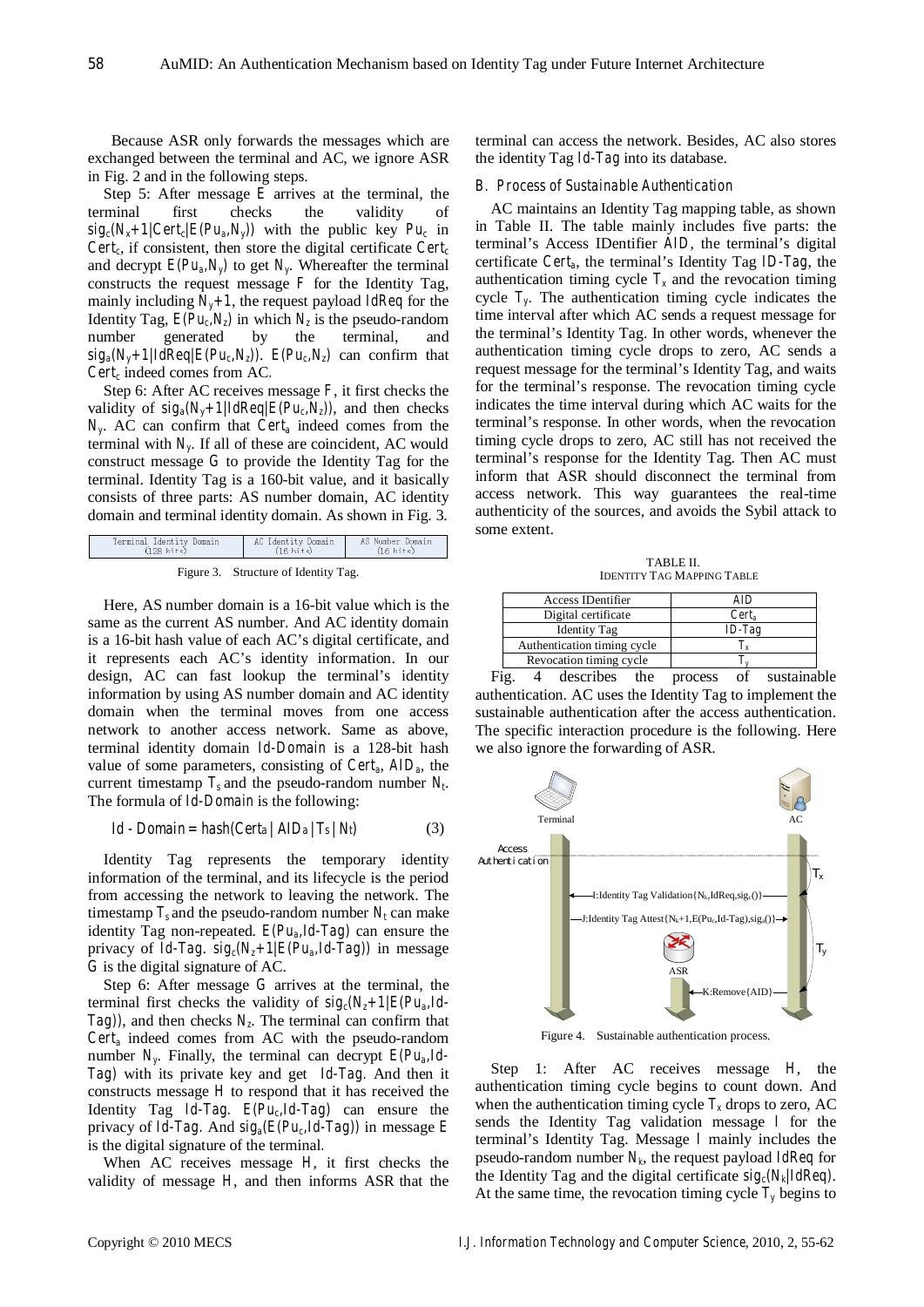count down. When the revocation timing cycle drops to zero, AC still has not received the terminal's response for the Identity Tag. Then AC must constitute remove message *K* to inform that ASR should disconnect the terminal from access network, meanwhile, AC withdraws the Identity Tag mapping table of the terminal. Before the revocation timing cycle drops to zero, AC has received the terminal's response for the Identity Tag. The authentication timing cycle ought to be reset to  $T<sub>x</sub>$  and begin to count down. Meanwhile, the revocation timing cycle ought to be reset to  $T<sub>y</sub>$  as well.

Step 2: After the terminal receives message *I*, it first checks the validity of  $sig_c(N_k)/IdReq$ , if consistent, then constitutes attest message *J* to inform its Identity Tag, mainly including the pseudo-random number  $N_k + 1$ , the encrypted information  $E(Pu_cId-Tag)$  and the digital certificate  $sig_a(N_k+1)$   $E(Pu_c,Id-Sig)$ ).  $E(Pu_c,Id-Tag)$  can ensure the privacy of *Id-Tag*.

After AC receives message *J*, it first checks the validity of  $sig_a(N_k+1)$   $E(Pu_c, Id-Sig)$  and decrypts *E(Puc,Id-Tag)* with its private key and gets *Id-Tag*. And then AC compares the *Id-Tag* with the one in the Identity Tag mapping table, if consistent, AC can validate that the terminal remains active in the access network and the terminal's identity is authentic. After that, AC resets the authentication timing cycle to  $T_x$  and begins to count down; if inconsistent, AC must constitute remove message *K* to inform that ASR should disconnect the terminal from access network, meanwhile, AC withdraws the Identity Tag mapping table of the terminal.

# *C. Process of Handoff Authentication*

When the terminal moves from one access network called home access network to another access network called local access network, it also will accomplish the handoff authentication by the use of Identity Tag. As depicted in Fig. 5. The local AC inquires the terminal's Identity Tag mapping table from the home AC, and then uses these identity information to authenticate the terminal. After that, the local AC stores the Identity Tag mapping table into its database. In our design, in the whole core network each AC has the same digital certificate and the same public and private keys.



Figure 5. Mobile handoff of the terminal.

Fig. 6 describes the process of handoff authentication. This process only needs to exchange the information once by the use of the Identity Tag, and ensures the fast handoff authentication. The specific interaction procedure is the following. Here we also ignore the forwarding of the local ASR.



Figure 6. Handoff authentication process.

Step 1: When the terminal moves into another access network, it first sends message *M* to request the handoff authentication of the local AC who is responsible for the authentication of local access network. Message *M* includes  $E(Pu_c, N_i)$ ,  $E(Pu_c, Id - Tag)$  and  $sig_a(E(Pu_a,N_i),E(Pu_c,Id-Tag))$ . *N<sub>i</sub>* is a pseudo-random number generated automatically by the terminal, and it can ensure message *M* to be fresh and unique.  $E(Pu_0Id -$ *Tag)* can ensure the privacy of *Id-Tag*, and  $sig_a(E(Pu_a,N_i),E(Pu_cId-Tag))$  can ensure the authenticity of message *X*.

Step 2: After the local AC receives message *M,* it first decrypts  $E(Pu_c, Id-Tag)$  with its private key and gets *Id-Tag.* And then the local AC utilizes *Id-Tag* to search the terminal's Identity Tag mapping table from home AC. When the local AC gets the *AID* and *Cert<sub>a</sub>*, it first checks whether *AID* matches the one of the terminal, and then checks the validity of  $sig_a(E(Pu_a,N_i),E(Pu_cId-Tag))$ , if false, then refuses the terminal to access the network; and if right, then informs the local ASR that terminal *a* can access the network. Besides, it constitutes handoff authentication response message *M* to the terminal, including  $N_i+1$ ,  $E(Pu_a, Id-Tag)$  and  $sig_c(N_i +1, E(Pu_a, Id-Tag))$ *Tag)).*

When the terminal receives message *N*, it checks the validity of  $sig_c(N_i +1,E(Pu_a,Id-Tag))$ , and decrypts *E(Pua,Id-Tag)* to get *Id-Tag*. Through the Identity Tag *Id-Tag* the terminal understands that it has been allowed to access the local access network and continues the communication.

# *D. Structure of ACs*

All ACs in the core network compose a tree structure like DNS (Domain Name System) infrastructure. As described in Fig. 7. The root node of this tree is a Root Server who administrates all the AS Servers on the branches, and the Root Server mainly takes charge of the search of Identity Tag mapping table in different ASes. Because the AS number domain is 16 bits, the largest number of AS Servers is  $2^{16}$  which equals the AS's largest number of current Internet. In the same way, AS Server administrates all the ACs who belong to this AS, and it is responsible for the search of Identity Tag mapping table in the same AS. Furthermore, the leaf nodes of this tree are all ACs. In the form of Identity Tag, the AC identity domain is 16 bits, therefore one AS owns at most  $2^{16}$  ACs. When the terminal moves from home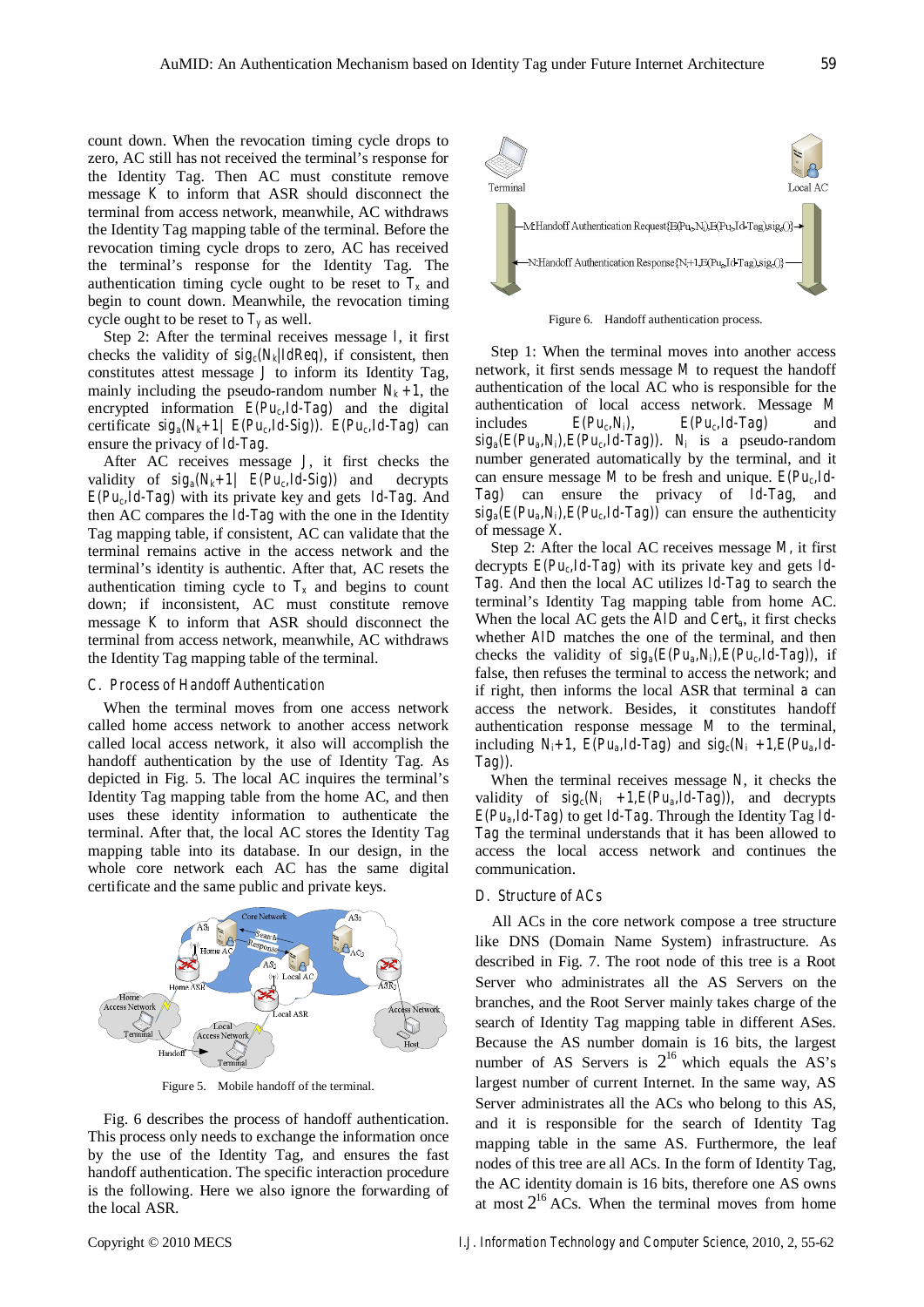access network to local access network, the search algorithm of Identity Tag mapping table basically includes the following two principles:

(1) The situation that the two access networks are attributed to the same AS:

When the local AC finds that the AC identity domain of terminal's Identity Tag belongs to the same AS, it sends a request message to the local AS Server for the Identity Tag mapping table. After that, AS Server forwards this request message to the home AC. When the home AC receives this request message, it directly sends the terminal's Identity Tag mapping table to the local AC.

(2) The situation that the two access networks are attributed to different ASes:

When the local AC finds that the AS identity domain of terminal's Identity Tag is different from the local AS, it sends a request message to the local AS Server for the Identity Tag mapping table, and then the local AS Server forwards this request message to the Root Server. According to the AS identity domain of the terminal's Identity Tag, the Root Server forwards this request message to the corresponding home AS Server. When the home AC receives this request message from the home AS Server, it directly sends the terminal's Identity Tag mapping table to the local AC.



#### IV. EVALUATION OF AUMID

# *A. Scalability*

The main purpose of AuMID is to provide the authentication service for the whole ID/locator separation architecture. Therefore, any authentication service should have good scalability. Because the number of Identity Tag is  $2^{160}$ , it is very large when compared with the number of persons on the earth, which is about  $6.6 * 10^9$ . Similarly, owing to the AC identity domain and the terminal identity domain, each AS can hold  $2^{16}$  ACs and each AC can serve  $2^{128}$  terminals. Indeed, these numbers are large enough for the users of future Internet. At the same time, an AC in one AS only needs to store the Identity Tag mapping tables of all the terminals in AC's

access network. Take Beijing Jiaotong University (BJTU) campus network (with about 40,000 terminals) for instance. Suppose that each Identity Tag mapping table is about 744 bytes (16-byte AID, about 700-byte X.509 digital certificate [16], 20-byte Identity Tag, 4-byte Authentication timing cycle and 4-byte Revocation timing cycle), for all the terminals AC only employs about 29MB memory space to store these Identity Tag mapping tables. With current technology, it is feasible for ACs to do it. Therefore, AuMID can adapt for the largescale network construction, and provides fine scalability.

## *B. Security*

(1) Double-way authentication

AuMID achieves the double-way authentication by the use of terminal's digital certificate *Certa* and AC's digital certificate *Cert<sub>c</sub>*. And through the encrypted pseudorandom number  $N_v$  and  $N_z$  the receiver could determine the authenticity of the digital certificate. So this scheme guarantees the double-way authentication between the terminal and AC.

(2) Avoid DoS attack

AuMID proposes to use prime factorization as a puzzle, which is hard to compute but extremely easy to verify. This is important to reduce ASR's load and implicitly prevent Denial of Service (DoS) attacks against ASR using this method. If the terminal wants to access the network, it must solve the challenge puzzle. Therefore, when a terminal launches a DoS attack to AC, the terminal's resource will be exhausted.

(3) Avoid Sybil attack

Sybil attack is composed of two situations: one is that an attacker can forge the legitimate user's AID to achieve the authentication and authorization; and the other is that an attacker can impersonate the legitimate user to access the network in the mobile handoff process. For the first case the terminal's digital certificate *Certa* determines the authenticity of user identity in the access process. And for the second case the non-repetitive 160-bit Identity Tag *Id-Tag* determines the authenticity of user identity in the mobile handoff process. Therefore, AuMID can avoid the Sybil attack.

(4) Avoid replay attack

AuMID avoids this attack by the use of the pseudorandom  $N_x$ ,  $N_y$ ,  $N_z$ ,  $N_k$  and  $N_i$ . The pseudo-random number is temporary interaction number, and it owns some randomness and unpredictability. Therefore it can make the interaction messages between the terminals and ACs fresh.

# *C. Handoff Authentication Delay*

From what is said above, we can draw that under our ID/locator separation architecture the handoff authentication delay mainly includes two parts: mobile handoff delay  $t_{MH}$  and the authentication delay  $t_{AU}$ . The equation of the handoff authentication delay  $t_{HA}$  is the following: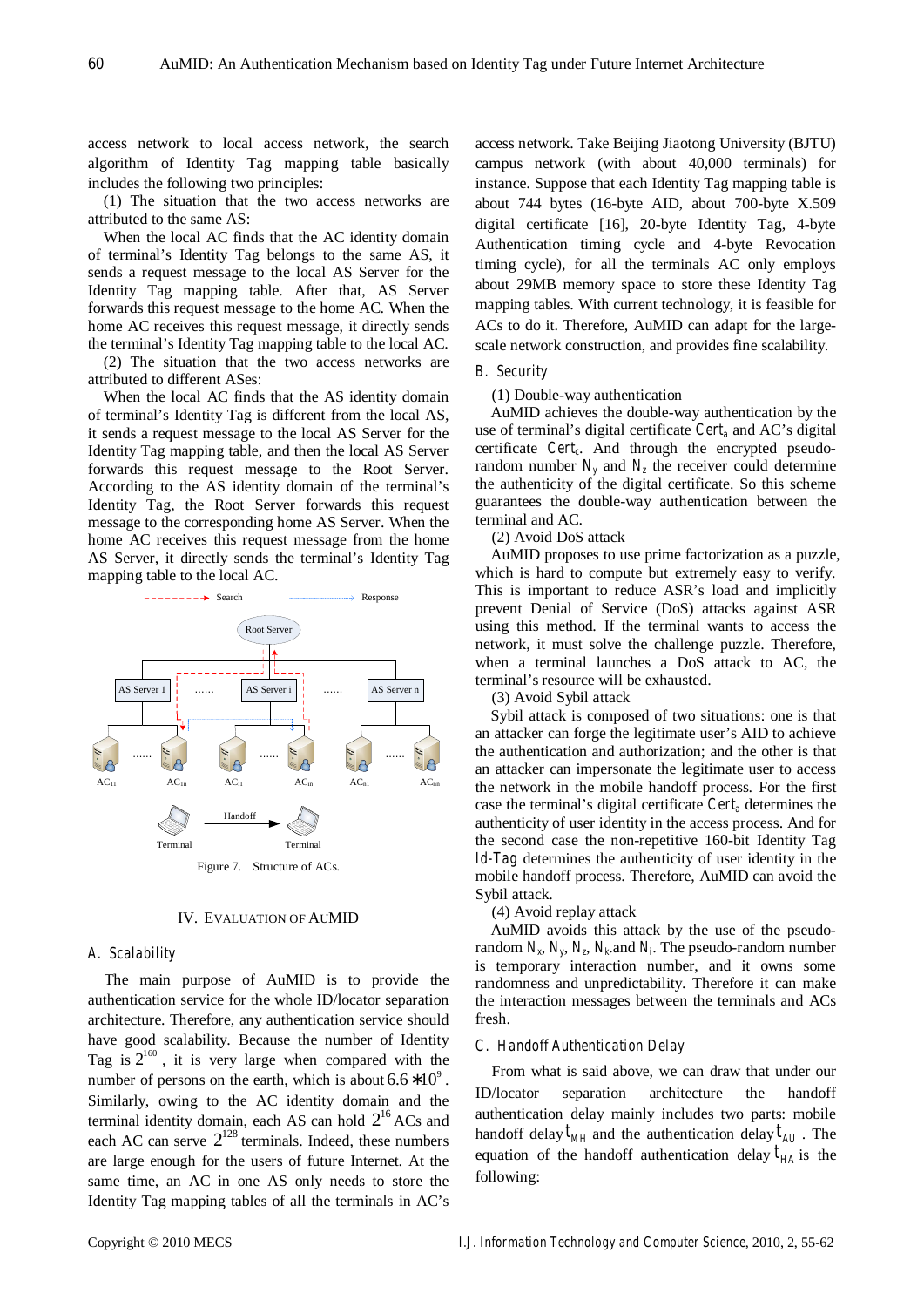Reference [8] has described that  $t_{MH}$  is about 25ms, so the handoff authentication delay can be expressed as:

$$
t_{HA} \approx 25ms + t_{AU} \tag{4}
$$

Let us analyze  $t_{AI}$  more detailed. When a terminal moves from one access network to another access network, AuMID basically includes two parts: the one is the information interaction process between the terminal and AC, and the other is the lookup process of Identity Tag mapping table. Therefore, the equation of  $t_{AU}$  is the following:

$$
t_{AU} = t_{trans} + t_{lookup}
$$
 (5)

*ttrans* is the information interaction delay between the terminal and AC, and it can correspond to a RTT delay. *tlookup* is the lookup delay of Identity Tag mapping table. For the information interaction delay*ttrans* , we conduct an experiment to measure the RTT delay between a mobile terminal and an access point (AP) whose maximal transmission rate is 108Mbps, and we find that the average RTT delay is about 5ms. Similarly, because the structure of ACs feels like the DNS infrastructure, we believe that the lookup delay approximately equals to Query Response Time (QRT) of DNS. From Reference [17] we can see that the worst mean QRT is less than 350ms. Thus we can come to the conclusion that *tlookup* is less than 350ms. As stated above the handoff authentication delay is the following:

$$
t_{HA} \le 25ms + 5ms + 350ms = 375ms \quad (6)
$$

According to the handoff delay ranged from 150 to 400ms of the common real-time applications [18], the handoff authentication delay  $t_{HA}$  in our ID/locator separation architecture meets the needs of these real-time applications.

# V. CONCLUSIONS AND FUTRURE WORK

This paper proposes a new authentication mechanism called AuMID under ID/locator separation architecture, and describe the detailed procedures of access authentication and handoff authentication, and simultaneously give the deployment of authentication centers. Furthermore, it uniquely introduces the Identity Tag to implement the sustainable authentication and handoff authentication when the terminal is associating with access network. AuMID uses the challenge-response approach and achieves the double-way authentication between the terminal and access network, and successfully guarantees the authenticity of the sources under our ID/locator separation architecture. At last, we give some ordinary analyses of AuMID, including the scalability, the security and the handoff authentication delay. In the future work we will further analyze this

mechanism, and gives the relation between the authentication timing cycle  $T_x$  and the revocation timing cycle  $T<sub>v</sub>$ . At the same time, we also will further simulate and analyze the handoff authentication delay.

# ACKNOWLEDGMENT

This work is supported in part by the National Basic Research Program of China (973 Program) (No. 2007CB307101 and 2007CB307106), in part by the Program of Introducing Talents of Discipline to Universities ("111 Project") (No. B08002), in part by the Fundamental Research Funds for the Central Universities (Grant NO. 2011JBM016) and in part by Beijing Natural Science Foundation (Grant NO. 4091003). The authors should thank the other cooperators in this project for their contributions in this paper. And the authors are very grateful to the anonymous referees for their insightful comments and suggestions.

## **REFERENCES**

- [1] D. Meyer, L. Zhang, and K. Fall, "Report from the IAB workshop on routing and addressing," *IETF Internet Standard, RFC4984*, September 2007.
- [2] GENI: Global Environment for Network Innovations, http://www.geni.net.
- [3] FIND: Future Interact Network Design, http://find.isi.edu.
- [4] B. Zhang, V. Kambhampati, D. Massey, et al. "A secure and scalable Internet routing architecture (SIRA)," ACM SIGCOMM 2006, Pisa, Italy, September, 2006.
- [5] R. Moskowitz, P. Nikander, P. Jokela, T. Henderson, "Host identity protocol (HIP)," *IETF Internet Standard, RFC 5201*, April, 2008.
- [6] D. Farinacci, V. Fuller, D. Oran, et al. "Locator/ID separation protocol," *IETF Internet Draft, draft-farinaccilisp-09.txt*, October 2010.
- [7] P. Dong, Y. Qin, and H. Zhang, "Research on universal network supporting pervasive services," *Acta Electronica Sinica*, vol 35, China, 2007, pp. 599-606.
- [8] P. Dong, D. Yang, Y. Qin and Hongke Zhang, "Research on the Mobility Management Scheme in Future Internet," *Acta Electronica Sinica*, vol 36, China, 2008, pp. 1916- 1922.
- [9] Y. Lin, M. Chang, M. Hsua and L. Wul, "One-pass GPRS and IMS authentication procedure for UMTS," *IEEE Journal on Selection Areas in Communications*, vol 23, 2005, pp. 1233-1239.
- [10] A. AL Shidhani and V.C.M. Leung, "Local fast reauthentication protocol for 3G-WLAN interworking architecture," *Wireless Telecommunications Symposium, WTS 2007*, California, 2007, pp. 1-8.
- [11] Byeong-Thaek Oh, Sang-Bong Lee and Ho-Jin Park, "A Peer Mutual Authentication Method using PKI on Super Peer based Peer-to-Peer Systems," *10th International Conference on Advanced Communication Technology, ICACT 2008*, Gangwon-Do, 2008, pp. 2221-2225.
- [12] C. Metz, "AAA protocols: authentication, authorization and accounting for the internet," *IEEE Internet Computing*, vol 3, 1999.
- [13] IEEE 802.1 Working Group, "Standard for port-based network access control," *IEEE Draft P802.1x*, New York, 2001.
- [14] H. Zhang and W. Su. Fundamental Research on the Architecture of New Network—Universal Network and